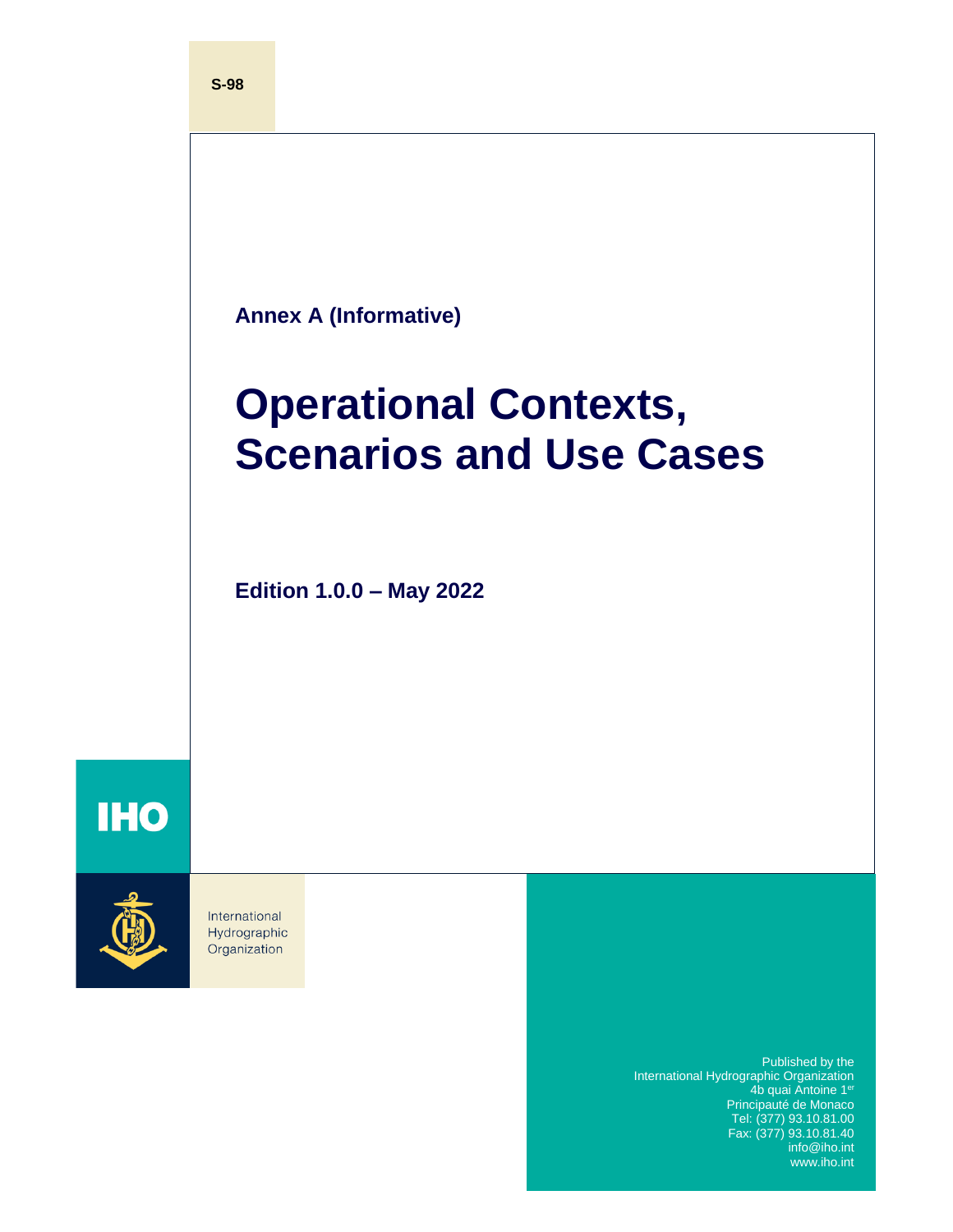### © Copyright International Hydrographic Organization 2022

This work is copyright. Apart from any use permitted in accordance with the [Berne](http://www.wipo.int/treaties/en/ip/berne/trtdocs_wo001.html)  [Convention for the Protection of Literary and Artistic Works](http://www.wipo.int/treaties/en/ip/berne/trtdocs_wo001.html) (1886), and except in the circumstances described below, no part may be translated, reproduced by any process, adapted, communicated or commercially exploited without prior written permission from the International Hydrographic Organization (IHO). Copyright in some of the material in this publication may be owned by another party and permission for the translation and/or reproduction of that material must be obtained from the owner.

This document or partial material from this document may be translated, reproduced or distributed for general information, on no more than a cost recovery basis. Copies may not be sold or distributed for profit or gain without prior written agreement of the IHO Secretariat and any other copyright holders.

In the event that this document or partial material from this document is reproduced, translated or distributed under the terms described above, the following statements are to be included:

*"Material from IHO publication [reference to extract: Title, Edition] is reproduced with the permission of the IHO Secretariat (Permission No ……./…) acting for the International Hydrographic Organization (IHO), which does not accept responsibility for the correctness of the material as reproduced: in case of doubt, the IHO's authentic text shall prevail. The incorporation of material sourced from IHO shall not be construed as constituting an endorsement by IHO of this product."* 

*"This [document/publication] is a translation of IHO [document/publication] [name]. The IHO has not checked this translation and therefore takes no responsibility for its accuracy. In case of doubt the source version of [name] in [language] should be consulted."*

The IHO Logo or other identifiers shall not be used in any derived product without prior written permission from the IHO Secretariat.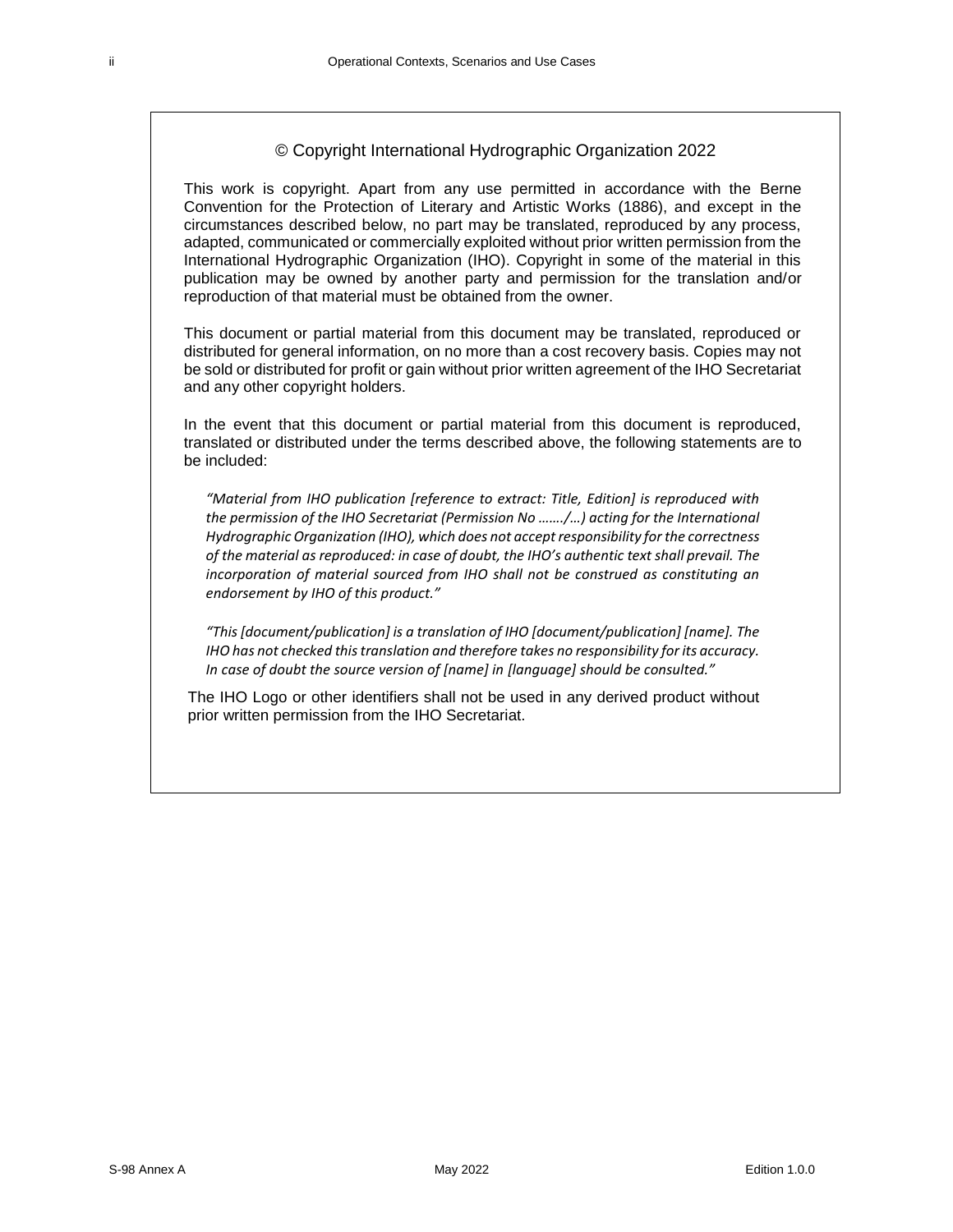| $A - 3.1$<br>$A - 3.2$<br>$A - 3.3$                                                                                                                                |                                                                                                                                                                       |  |
|--------------------------------------------------------------------------------------------------------------------------------------------------------------------|-----------------------------------------------------------------------------------------------------------------------------------------------------------------------|--|
|                                                                                                                                                                    |                                                                                                                                                                       |  |
| $A - 4.1$<br>$A - 4.2$                                                                                                                                             |                                                                                                                                                                       |  |
|                                                                                                                                                                    |                                                                                                                                                                       |  |
|                                                                                                                                                                    |                                                                                                                                                                       |  |
| $A - 6.1$                                                                                                                                                          |                                                                                                                                                                       |  |
|                                                                                                                                                                    |                                                                                                                                                                       |  |
| $A - 7.1$<br>$A - 7.2$<br>$A - 7.2.1$<br>$A - 7.2.2$<br>$A - 7.3$<br>$A - 7.4$<br>$A - 7.5$<br>$A - 7.5.1$<br>$A - 7.5.2$<br>$A - 7.5.3$<br>$A - 7.6$<br>$A - 7.7$ | Sub-case: Suppression of ENC information with coverage data - S-101 and S-111 10<br>Sub-case: Suppression of ENC data with vector data - S-101 and S-411 and S-412 10 |  |
| $A - 7.8$<br>$A - 7.9$<br>$A - 7.10$                                                                                                                               |                                                                                                                                                                       |  |
|                                                                                                                                                                    |                                                                                                                                                                       |  |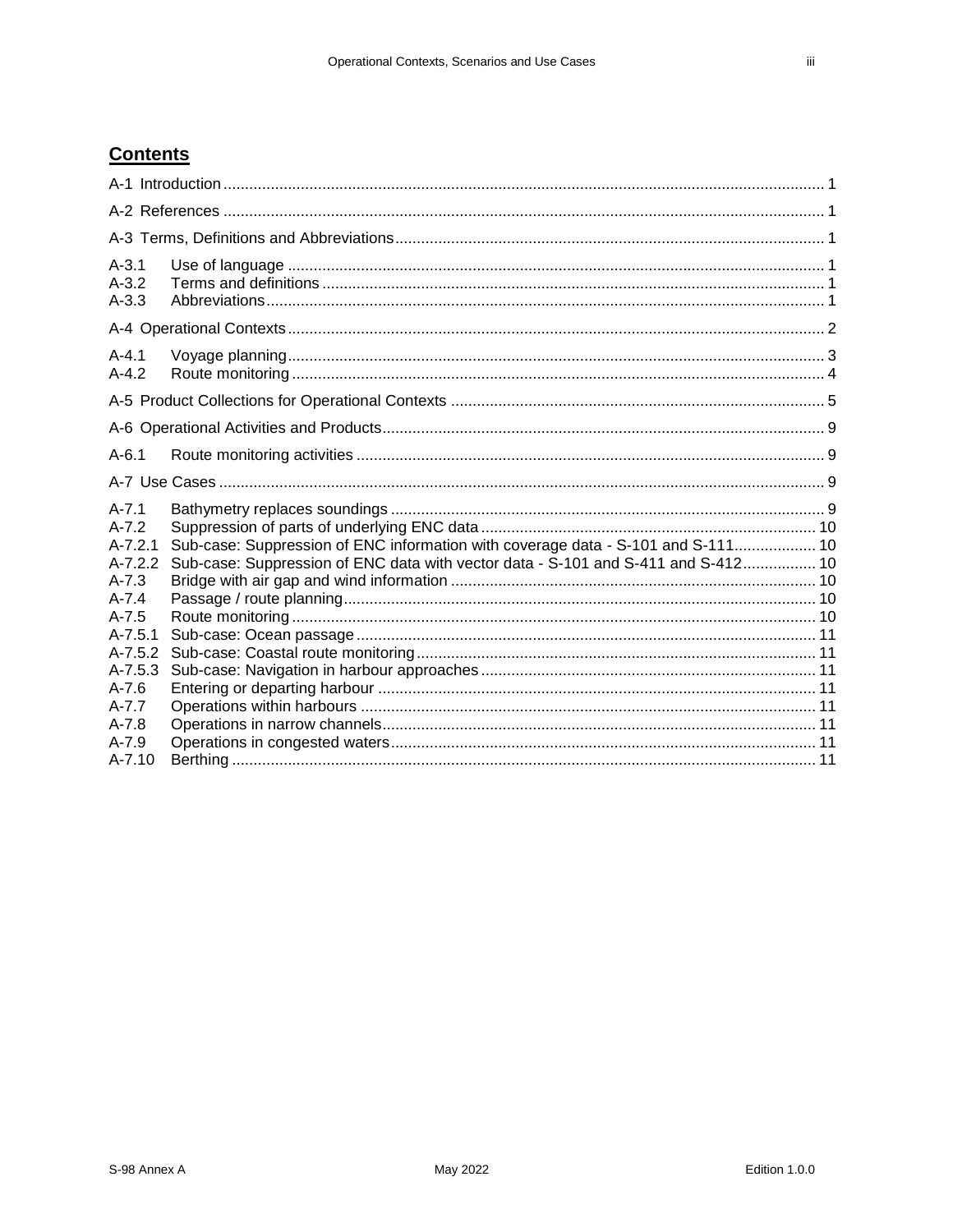# **Document History**

Changes to this Specification are coordinated by the IHO S-100 Working Group. New editions will be made available via the IHO website. Maintenance of the Specification shall conform to IHO Resolution 2/2007 (as amended).

| <b>Version</b><br><b>Number</b> | Date        | <b>Approved</b><br><b>By</b> | <b>Purpose</b>                                                                              |
|---------------------------------|-------------|------------------------------|---------------------------------------------------------------------------------------------|
| 0.0.1                           | 28 Aug 2020 | <b>RM</b>                    | First draft. Reviewed by EM.                                                                |
| 0.0.2                           | 01 Nov 2021 | J.Powell                     | Numerous revisions to take into account the S-98<br>Correspondence Group adjudication work. |
| 1.0.0                           | May 2022    | S-100WG                      | Submission to HSSC14 for approval.                                                          |
| 1.0.0                           | May 2022    | <b>HSSC</b>                  | Initial published version for evaluation and testing.                                       |
|                                 |             |                              |                                                                                             |
|                                 |             |                              |                                                                                             |
|                                 |             |                              |                                                                                             |
|                                 |             |                              |                                                                                             |
|                                 |             |                              |                                                                                             |
|                                 |             |                              |                                                                                             |
|                                 |             |                              |                                                                                             |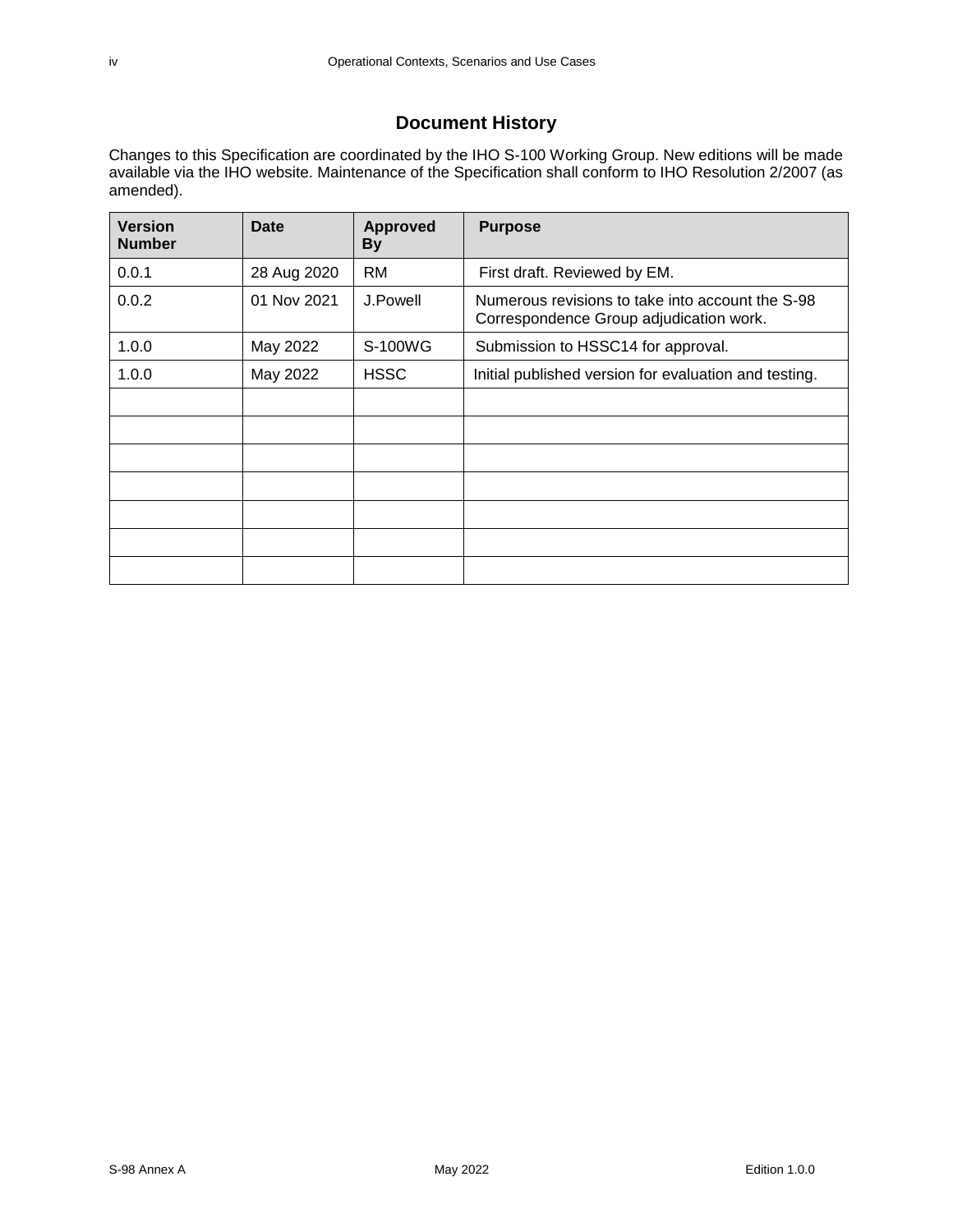# <span id="page-4-0"></span>**A-1 Introduction**

This Annex contains descriptions of operational contexts, use scenarios, and use cases for S-98 interoperability.

Section 4 in this Annex outlines the broad types of operational contexts, limited for the present to shipboard activities. Section 5 describes which products are likely to be needed for broad categories of activities within different operational contexts. Section 6 "drills down" to operational tasks and describes which S-100 products are likely to be needed for different tasks. Section 7 describes selected hypothetical use cases in which interoperability is likely to play a role.

The contexts, activities, scenarios, and use cases in this Annex are illustrative and should not be regarded as definitive prescriptions for the implementation or use of S-98 Interoperability Catalogues in ECDIS, ECS, INS, or other systems.

# <span id="page-4-1"></span>**A-2 References**

IMO A.893(21) *Guidelines for voyage planning*, IMO resolution A893(21), 25 November 1999.

- MSC.232(82) *Revised Performance Standards for Electronic Chart Display And Information Systems (ECDIS)*, IMO Resolution MSC.232(82), 2006.
- ICS 2016 *Bridge Procedures Guide*, 5th Edition, International Chamber of Shipping, London (2016).

# <span id="page-4-2"></span>**A-3 Terms, Definitions and Abbreviations**

### <span id="page-4-3"></span>**A-3.1 Use of language**

The usages specified in clause 1.3.1 (Use of language) of the "S-98 – Main" document apply to this Annex.

# <span id="page-4-4"></span>**A-3.2 Terms and definitions**

#### **Alarm**

A high-priority **alert**. Condition requiring immediate attention and action by the bridge team, to maintain the safe navigation of the ship.

#### **Alert**

Announcement of abnormal situations and conditions requiring attention. Alerts are divided in four priorities: **emergency alarms**, **alarms**, **warnings**, and **cautions**. An alert provides information about a defined state change in connection with information about how to announce this event in a defined way to the system and the operator.

#### **Caution**

Lowest priority of an **alert**. Awareness of a condition which does not warrant an **alarm** or **warning** condition, but still requires attention out of the ordinary consideration of the situation or of given information.

# <span id="page-4-5"></span>**A-3.3 Abbreviations**

OOW Officer Of the Watch

| <u>UUW</u>   | <b>UTTUBLIOUS</b> MONTH                         |
|--------------|-------------------------------------------------|
| AML          | <b>Additional Military Layer</b>                |
| <b>ECDIS</b> | Electronic Chart Display and Information System |

ECS Electronic Charting System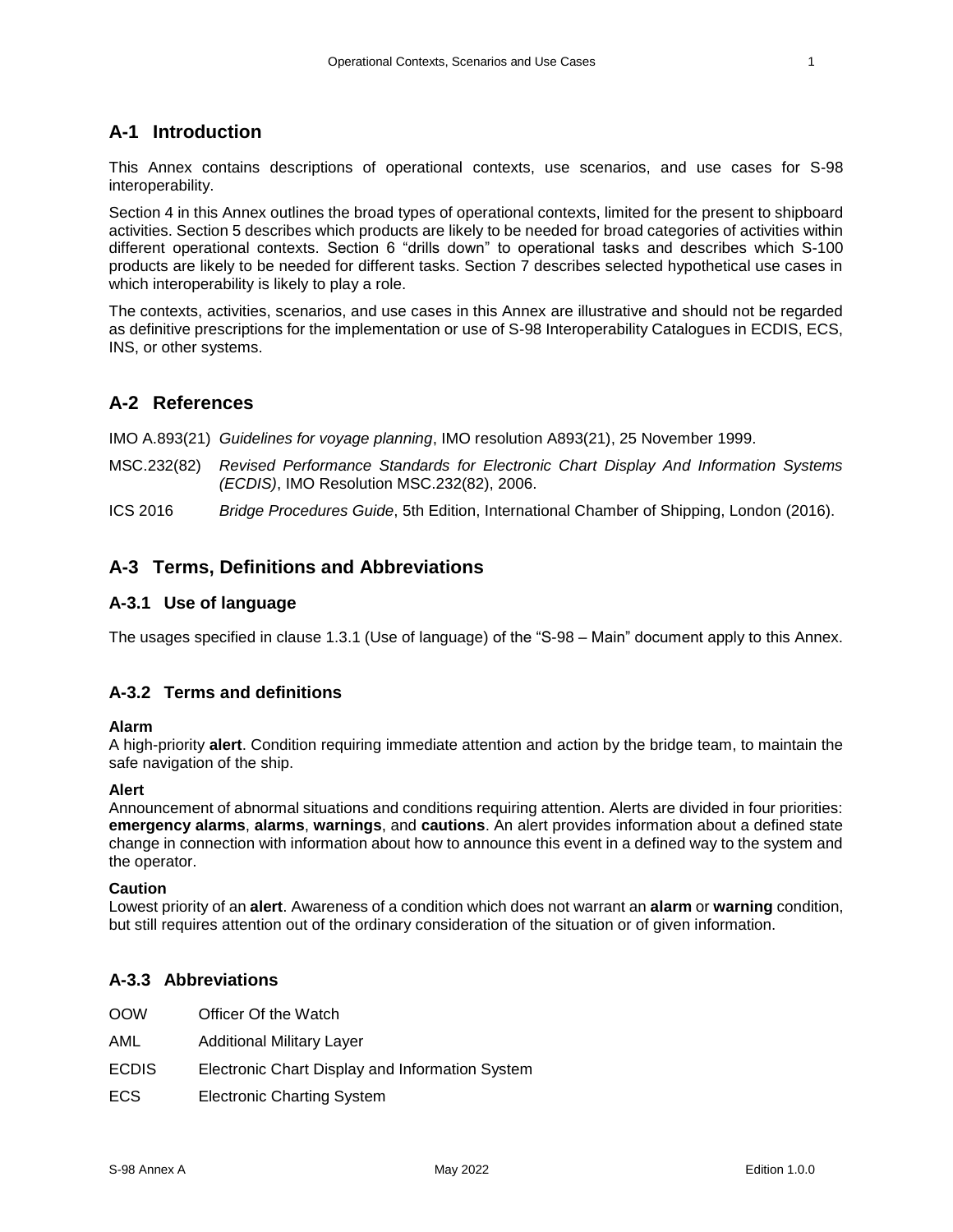| FC           | <b>Feature Catalogue</b>                                                           |
|--------------|------------------------------------------------------------------------------------|
| <b>GMDSS</b> | Global Maritime Distress and Safety System                                         |
| <b>GNSS</b>  | <b>Global Navigation Satellite System</b>                                          |
| <b>IHO</b>   | International Hydrographic Organization/Organisation Hydrographique Internationale |
| IMO.         | International Maritime Organization                                                |
| INS.         | <b>Integrated Navigation System</b>                                                |
| MSC          | Maritime Safety Committee (IMO)                                                    |
| MSI          | Marine Safety Information                                                          |
| PC.          | Portrayal Catalogue                                                                |
| <b>PPU</b>   | Portable Pilot Unit                                                                |
| <b>PS</b>    | S-100-based Product Specification                                                  |
| <b>UKC</b>   | Under-keel Clearance                                                               |
| <b>UKCM</b>  | Under-keel Clearance Management                                                    |
| <b>VTS</b>   | <b>Vessel Traffic Service</b>                                                      |

# <span id="page-5-0"></span>**A-4 Operational Contexts**

In the e-Navigation concept, two scopes are defined: The ship side; and the shore side services. The S-100 concept meets the need for a Common Maritime Data Structure (CMDS). The proposed approach only focuses on the ship side. In the literature (regulation, navigation guide, study on e-navigation), navigation is defined according to two functionalities: Voyage planning; and execution of voyage plan and other officer of the watch (OOW) tasks, often summarized as "route monitoring". The role of the future ECDIS on the bridge has to be defined regarding these two functionalities in accordance with IMO regulations. Identification of use cases on the bridge is needed to answer which S-100 products are expected for ECDIS and for other bridge equipment. We are in the case of human navigation, but the approach is not in conflict with the emerging autonomous ship navigation.

According to the Bridge Procedures Guide of the International Chamber of Shipping [ICS 2016], the four stages to achieve a safe passage plan are:



**Figure A-1 - Passage planning stages (from [ICS 2016])**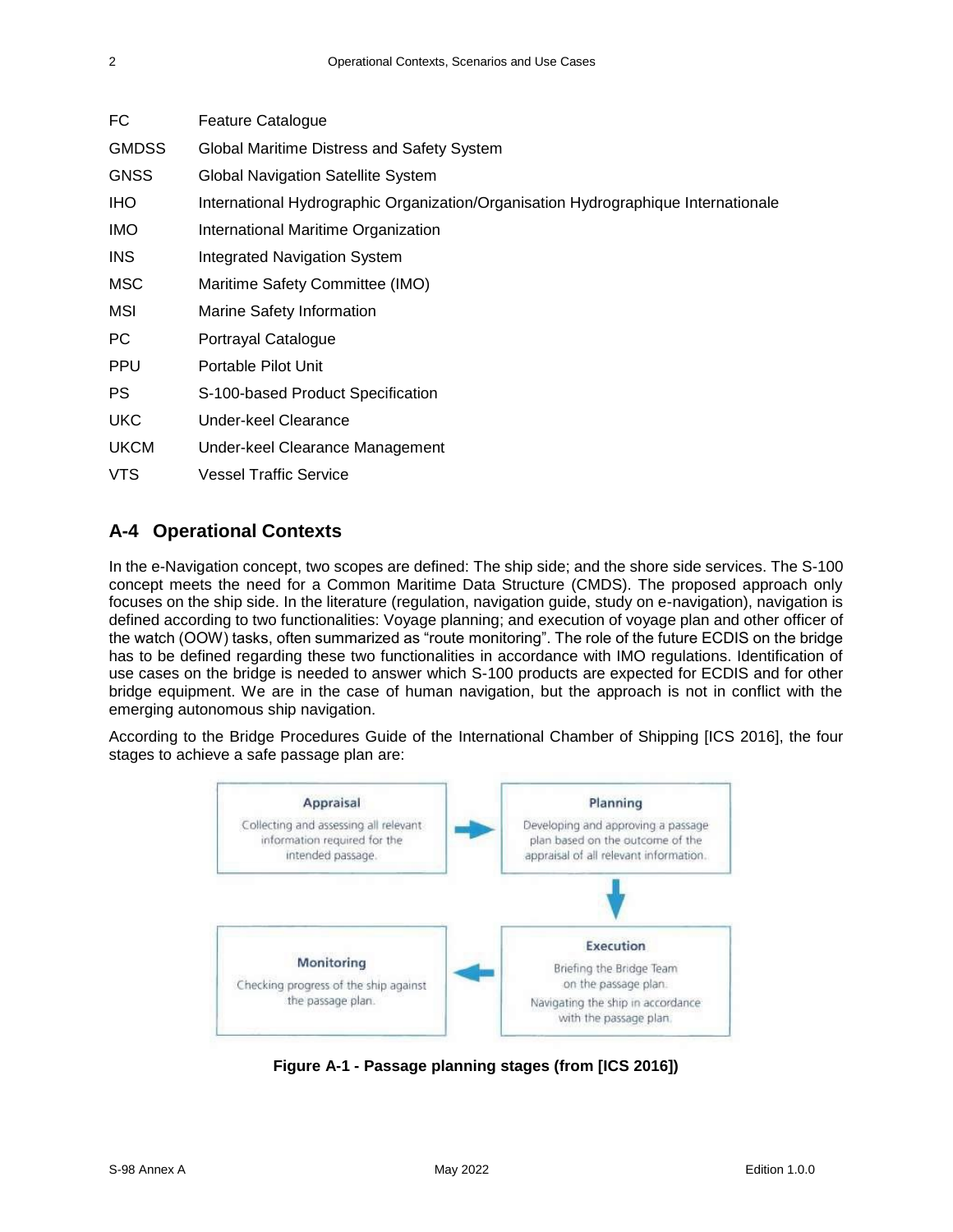These four steps can be summarized in two use cases: The voyage planning; and the monitoring / execution of voyage planning, as defined in IMO regulations.

# <span id="page-6-0"></span>**A-4.1 Voyage planning**

This activity is usually performed in a relatively quiet area, on the back end of the bridge, on a chart table. It is done ahead of departure or can be conducted during long ocean passage. The officer of the watch gathers the information needed for the voyage plan from berth to berth; and may vary in format, relevance and frequency of updating. The OOW is normally available to spend a reasonable amount of time to understand information at their disposal to prepare the route: Sorting; analysis; selection of a travel planning scenario. It may require reading literature if the information is not directly understood; the OOW has the possibility to read it again, to analyse and to do a cross-reference between different information. With S-100 products, most of the information becomes georeferenced-information. Cross-reference process is more efficient.

ECDIS in route planning mode is the regulated system for designing and checking the planned route. The OOW needs the following information:

Ocean routes:

- Climatological and oceanographic seasonal conditions, ocean currents, ice limits, load lines;
- Meteorological information;
- Services for weather routeing;
- Environmental protection measures;
- Ship' routeing and reporting system, VTS;
- Navigational warnings;
- Volume of traffic likely to be encountered;
- Landfall conspicuous landmarks;
- MSI services and communications;
- Regulatory areas: Emission control areas.

#### Coastal routes:

- Charted features and other features for safe distance;
- Available depth of water including tidal water level information;
- UKC requirements and other limiting conditions;
- Currents, tidal currents;
- Landmarks and AtoNs, availability of visual and radar fixing opportunities;
- Recommended routes and channel information, local conditions and restrictions on navigation, traffic likely to be encountered;
- Navigational warnings;
- Pilotage requirements and services, procedures (a pilotage plan is required);
- Port requirements, port facilities, procedures for port entry;
- Reporting and communication procedures;
- Details of the prospective berth and anchorages;
- Meteorological information;
- Environmental protection measures.
- Ship' routeing and reporting system, VTS;
- MSI services and communications.

Berthing / pilotage: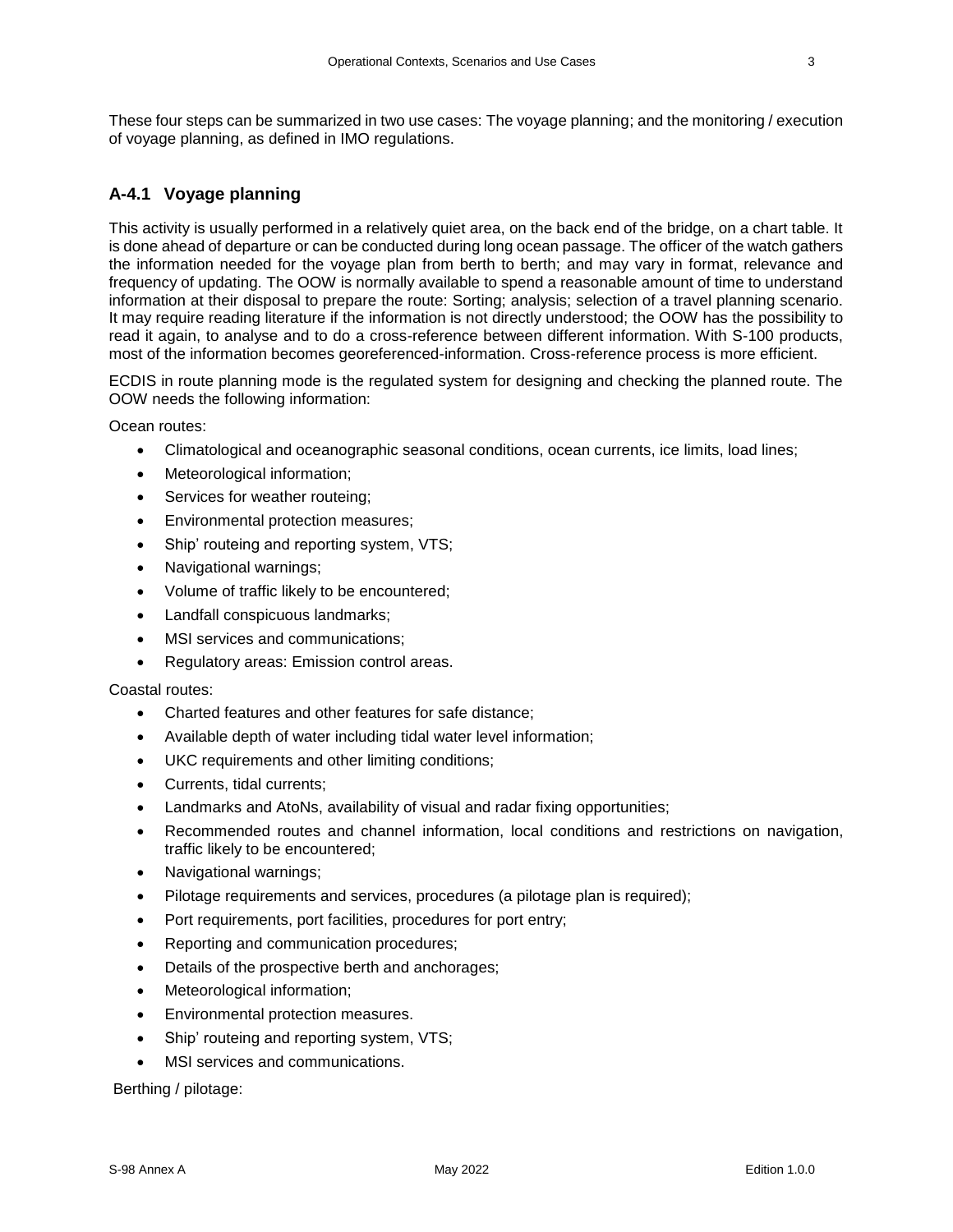- Arrival intentions including embarkation time, arrangements for cargo discharge and bunkering;
- Communications should be established with Pilot, port VTS and port authorities as appropriate;
- Pilotage plan subject of Master/pilot information exchange (MPX);
- Updates on local conditions such as weather, depth of water, tides and tidal streams, traffic conditions;
- Information on berthing arrangements including the use, characteristics and number of tugs, mooring boats, mooring arrangements and other external facilities.

IMO A.893(21) contains guidelines for voyage planning.

# <span id="page-7-0"></span>**A-4.2 Route monitoring**

This task is performed at the front of bridge, as the OOW needs to have a control view of the environment, especially when the ship is approaching harbour and entering coastal waters. The OOW normally executes the voyage planning previously defined. The voyage plan is normally stored and can be followed on an ECDIS (route monitoring mode) integrated in an INS (Integrated Navigation System). The need of synthetic, unambiguous and clear information is essential, as decision-making needs to be rapid in the face of any events that may occur (anti-collision, anti-grounding). It is necessary to reduce the number of manipulations to be carried out on the system (ECDIS) and reduce its mental workload as much as possible.

A part of the monitoring can be done with the help of the ECDIS, including monitoring of the following:

- The ship's current position and proximity of dangers to navigation;
- The intended track (passage plan), course and speed, cross-track deviation;
- The traffic situation and the traffic density to be encountered;
- The vessel reporting requirements, completed or due;
- The environmental requirements;
- Weather conditions to be encountered including sea state and visibility;
- Uncharted navigational hazards which may be encountered.

The OOW should:

- Follow the passage plan and monitor the progress of the ship;
- Make a full appraisal of the risk of collision with other vessels;
- Identify navigational hazards such as wrecks, floating objects, ice and uncharted hazards;
- Determine the risk of grounding or stranding (UKC);
- Detect and respond as appropriate to any significant change in the weather, visibility or sea state;
- Identify navigational marks;
- Perform position fixing of the ship by all appropriate means;
- Take action to avoid collision;
- Amend the passage plan:
	- $\circ$  Permanently (the passage planning phase is repeated). Examples of causes are weather routeing developments, change of destination, or search and rescue response.
	- $\circ$  For a deviation from the current plan. Examples of causes are COLREG issues, variations of weather conditions, advice received from VTS, navigational warnings, detected hazards.
- Monitor GMDSS watch keeping (radio, emergency, MSI, routine and general communications).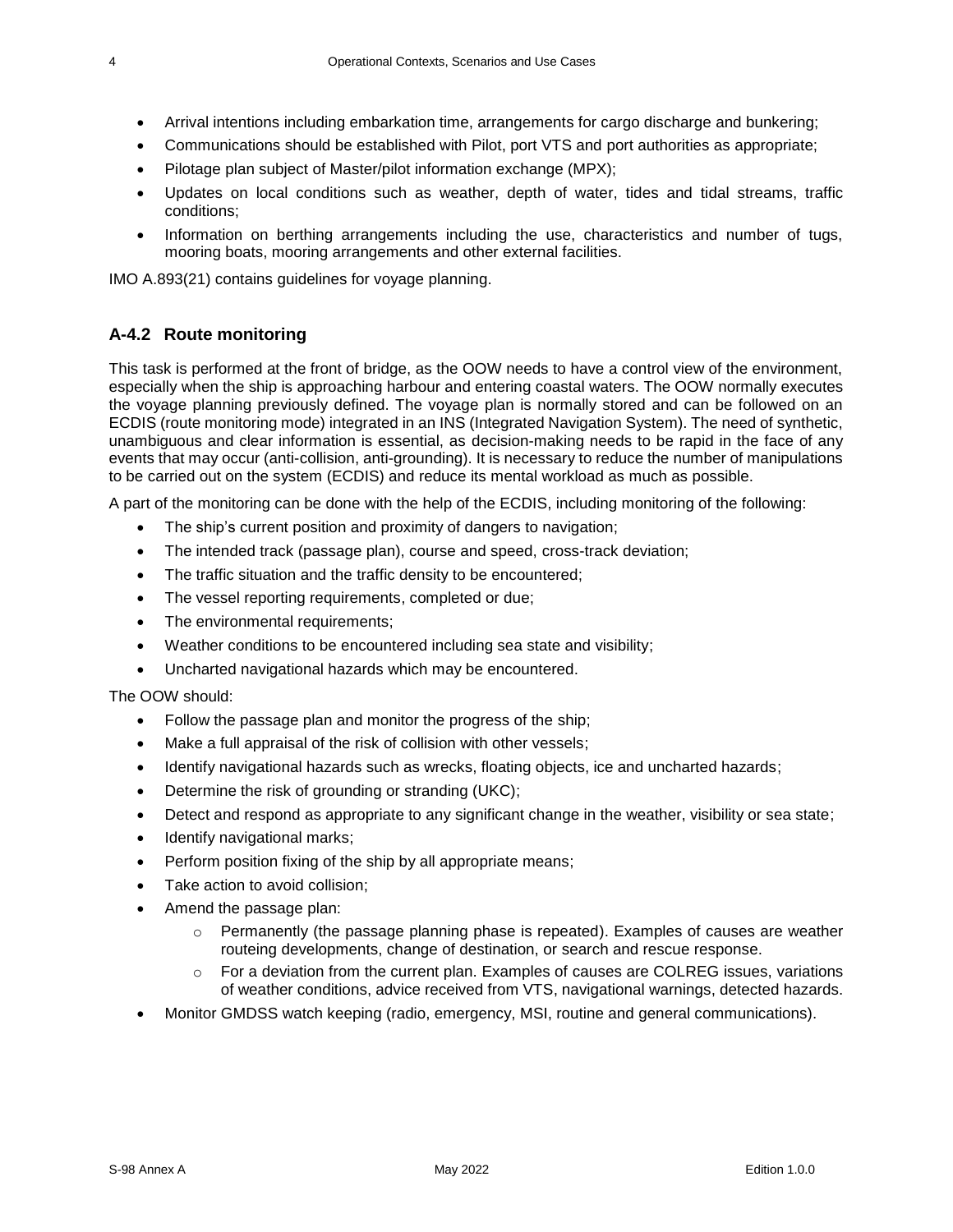<span id="page-8-0"></span>Since different operating contexts (for example, passage planning, route monitoring, etc) will involve loading different collections of data products; and since they are likely to be more or less the same for the same class of end-user, it may be useful to specify pre-defined collections or "base collections" of products which can be loaded by the user under specific conditions or for specific tasks. An ECDIS would allow the user to select from a list of pre-defined product combinations instead of loading and unloading individual data products. SOLAS V or other external requirements should be taken into consideration.

It is envisaged that the ECDIS will allow end-users to adapt the collections or customize them by changing the load sets, selecting portrayals, changing context parameters and user settings, etc. Customized collections can be saved – thereby allowing operators, masters, and bridge officers to add to the library of pre-defined collections available on the ECDIS. Either initial or customized collections can be reloaded at a later time. Users can also load additional data products, real-time information (for example, radar, AIS) or unload one or more of the default products after a pre-defined collection is loaded.

The classifications and loading in Table A-1 below are intended for illustrating interoperability use cases and not a prescription for ECDIS or requirements of performance standards.

- N: Not loaded.
- Y: Loaded.

O: Optional (loaded or unloaded at user option).

C: Customized subset of features; for example, a subset selected by feature type, attribute value, or creation time.

"Other products" are products that are not covered by S-98 (see Table 1-1 in the "S-98 – Main" document).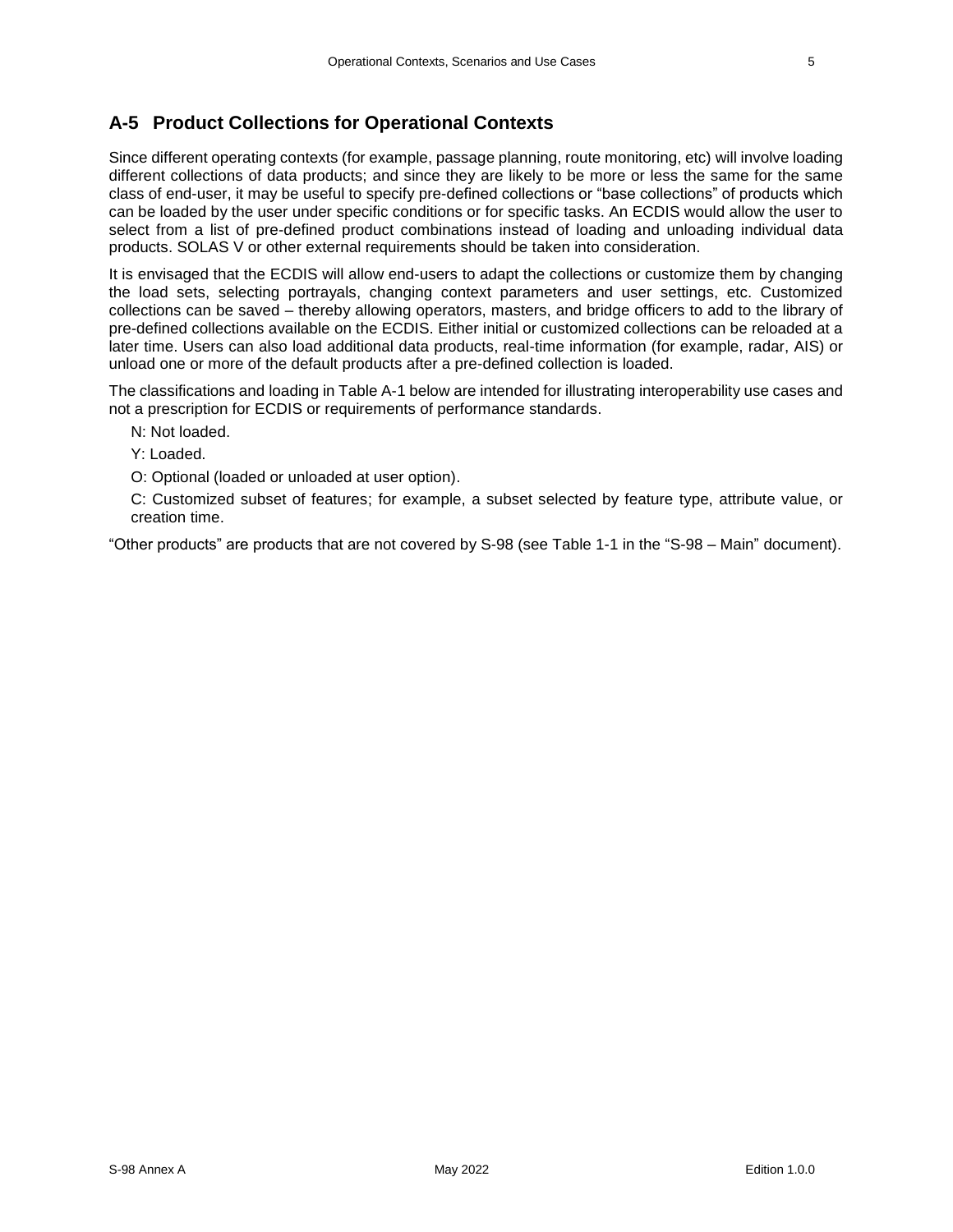Page intentionally left blank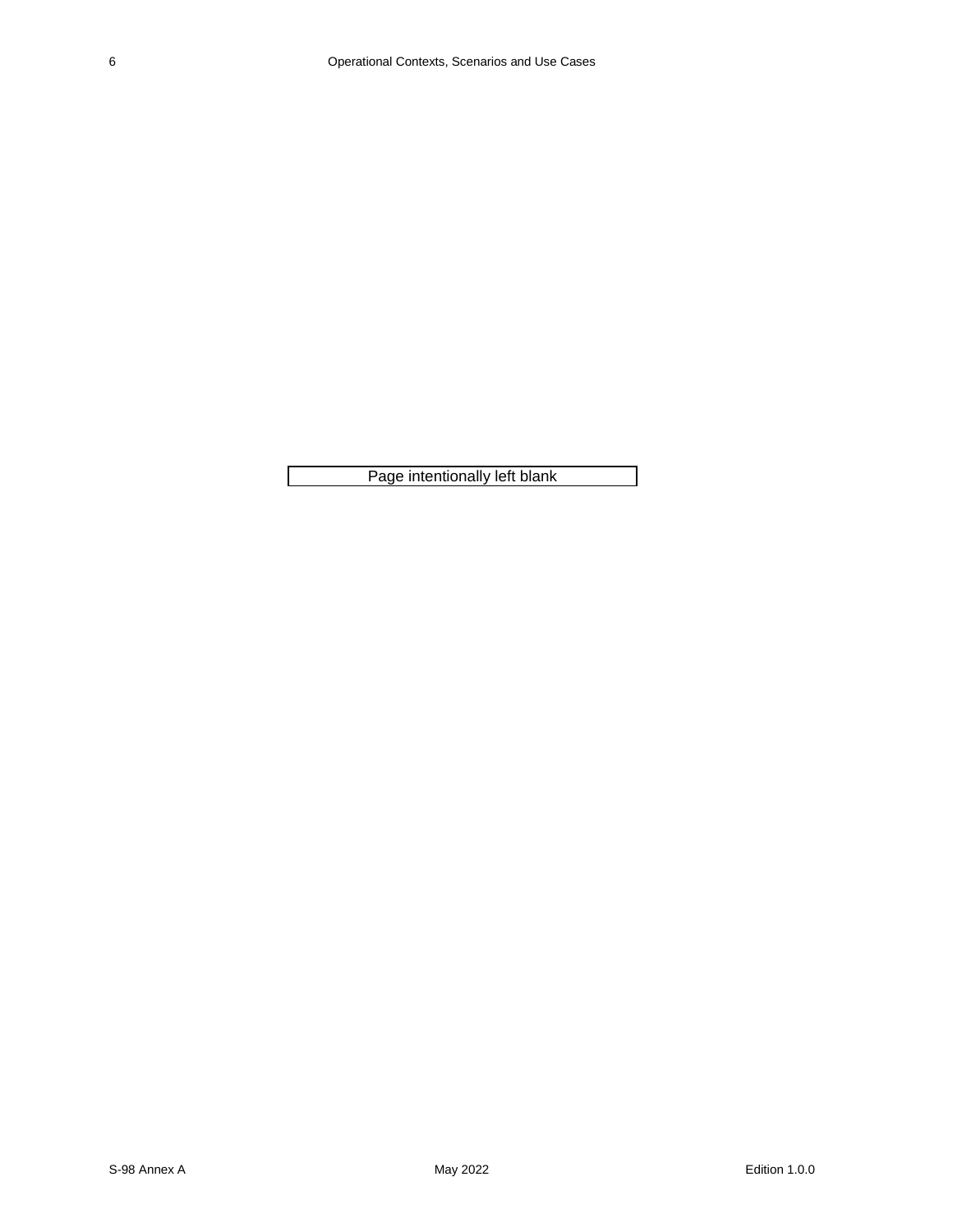**Table A-1 - Operational contexts and data products**

| <b>Product</b><br><b>Collection</b><br><b>Purpose</b> | <b>S-101 ENC</b> | S-102 Bathymetric Surface | S-111 Surface Currents | S-104 Water Level Information | S-129 Underkeel Clearance<br>Management | conditions);<br>Other products:<br>S-411 (Sea Ice); S-412 (Weather<br>and wave hazards); S-413<br>(Weather and wave conditions<br>S-124 (Navigational warnings) | Remarks                                                                                                                                                                                                                       |
|-------------------------------------------------------|------------------|---------------------------|------------------------|-------------------------------|-----------------------------------------|-----------------------------------------------------------------------------------------------------------------------------------------------------------------|-------------------------------------------------------------------------------------------------------------------------------------------------------------------------------------------------------------------------------|
| Voyage and route planning                             |                  |                           |                        |                               |                                         |                                                                                                                                                                 |                                                                                                                                                                                                                               |
| Voyage planning                                       | Y                | N                         | $\mathsf{N}$           | N                             | Y                                       | $S-411(0)$<br>$S-412(C)$<br>$S-413(C)$<br>$S-124(Y)$                                                                                                            | The voyage plan defines the start and end of the voyage<br>and the intended transit time considering the ship's<br>parameters. S-411, S-412, S-413, S-124 areas may be<br>bypassed depending on their status and active time. |
| Route planning, ocean or<br>offshore voyage           | Υ                | N                         | Y                      | N                             | Υ                                       | $S-411(0)$<br>$S-412(C)$<br>$S-413(C)$<br>S-124 (Y)                                                                                                             | Depth and current data may affect time of harbour entry.<br>S-412, S-413 as relevant to track.                                                                                                                                |
| Route planning, coastal voyage                        | Y                | Y                         | Y                      | $\circ$                       | Y                                       | $S-411 (C)$<br>$S-412(C)$<br>$S-413 (C)$<br>$S-124(C)$                                                                                                          | S-411, S-412, S-413, S-124 - as relevant to vessel track.                                                                                                                                                                     |
| <b>Route monitoring</b>                               |                  |                           |                        |                               |                                         |                                                                                                                                                                 |                                                                                                                                                                                                                               |
| Route monitoring, ocean                               | Υ                | N                         | O                      | N                             | $\mathsf{N}$                            | radar, ARPA,<br><b>AIS</b><br>S-411 (Y)<br>S-412 (Y)<br>S-413 (Y)<br>$S-124(C)$                                                                                 | S-124 – as relevant to track.                                                                                                                                                                                                 |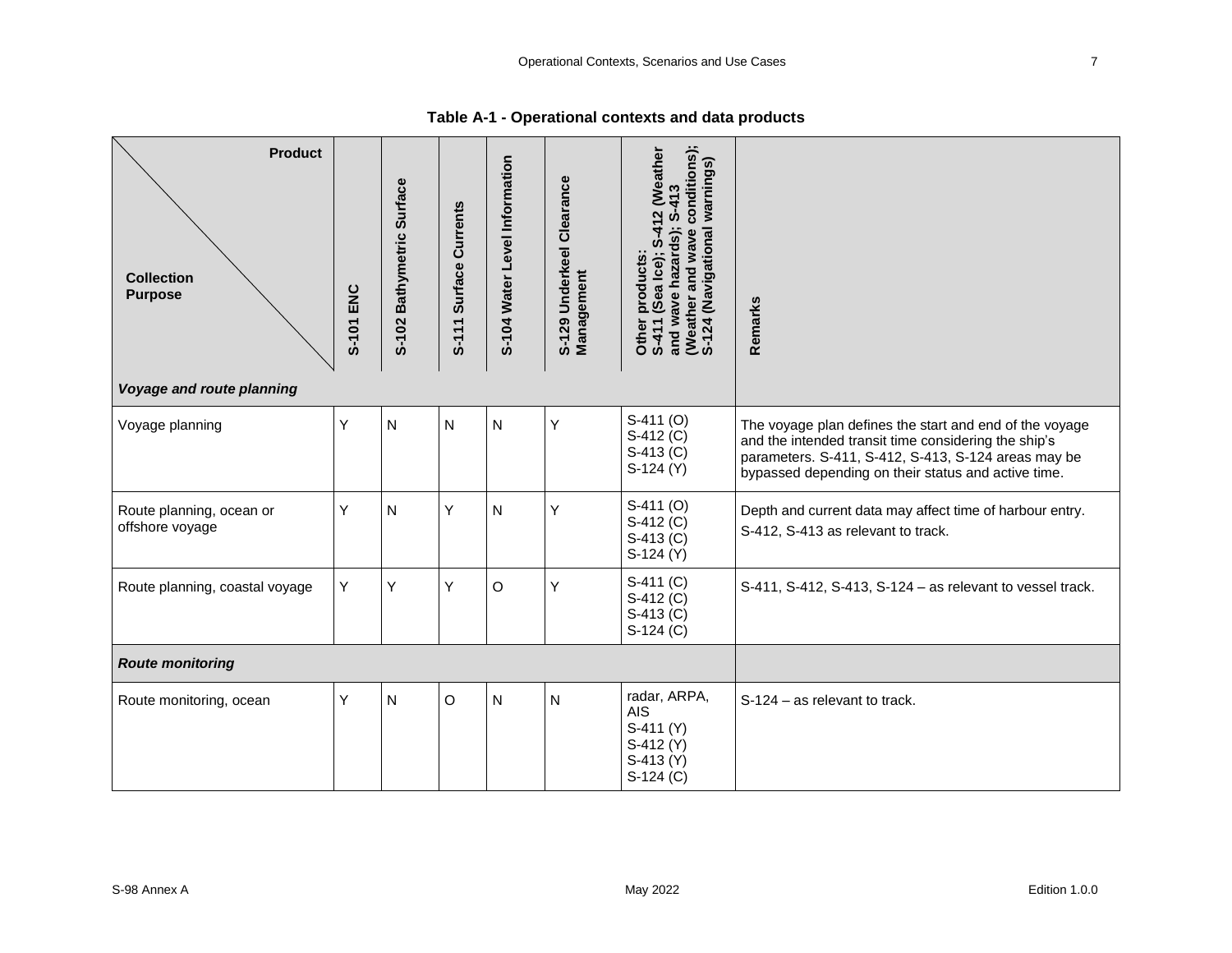| Route monitoring, coastal                               | Y | N            | Y            | $\mathsf{N}$ | Y            | radar, ARPA,<br><b>AIS</b><br>S-411 (Y)<br>S-412 (Y)<br>S-413 (Y)<br>$S-124(C)$   | S-124 – as relevant to track.                                                                                       |
|---------------------------------------------------------|---|--------------|--------------|--------------|--------------|-----------------------------------------------------------------------------------|---------------------------------------------------------------------------------------------------------------------|
| Route monitoring, congested<br>waterways (e.g. TSS)     | Y | $\mathsf{N}$ | Y            | N            | N            | radar, ARPA,<br><b>AIS</b><br>S-411 (Y)<br>$S-412(0)$<br>$S-413(0)$<br>S-124 (Y)  |                                                                                                                     |
| Route monitoring shallow<br>waterways                   | Y | Y            | Y            | Y            | Y            | radar, ARPA,<br>AIS, UKCM<br>$S-412(C)$<br>$S-413 (C)$<br>S-124 (Y)               | S-412, S-413 - as relevant to track.                                                                                |
| Route monitoring, port<br>approach/departure (Piloting) | Y | Y            | Y            | Y            | Y            | radar, ARPA,<br><b>AIS</b><br>$S-411(0)$<br>$S-412(C)$<br>$S-413(C)$<br>S-124 (Y) | S-412, S-413 - as relevant to track.<br>Also on PPU.                                                                |
| <b>Other operations</b>                                 |   |              |              |              |              |                                                                                   |                                                                                                                     |
| Berthing                                                | Y | Y            | $\mathsf{N}$ | Y            | $\mathsf{N}$ | specialized<br>products                                                           | Assumes S-129 datasets are not available within harbours.<br>Also on mobile or special display or specialized apps. |
| Harbour movement                                        | Y | Y            | Y            | Y            | N            | specialized<br>products                                                           | Assumes S-129 datasets are not available within harbours.<br>Also PPU.                                              |
| Transit of bridge                                       | Y | Υ            | C            | C            | $\circ$      | $S-124 (C);$<br>specialized<br>products                                           | Also on mobile or other display, or specialized apps.                                                               |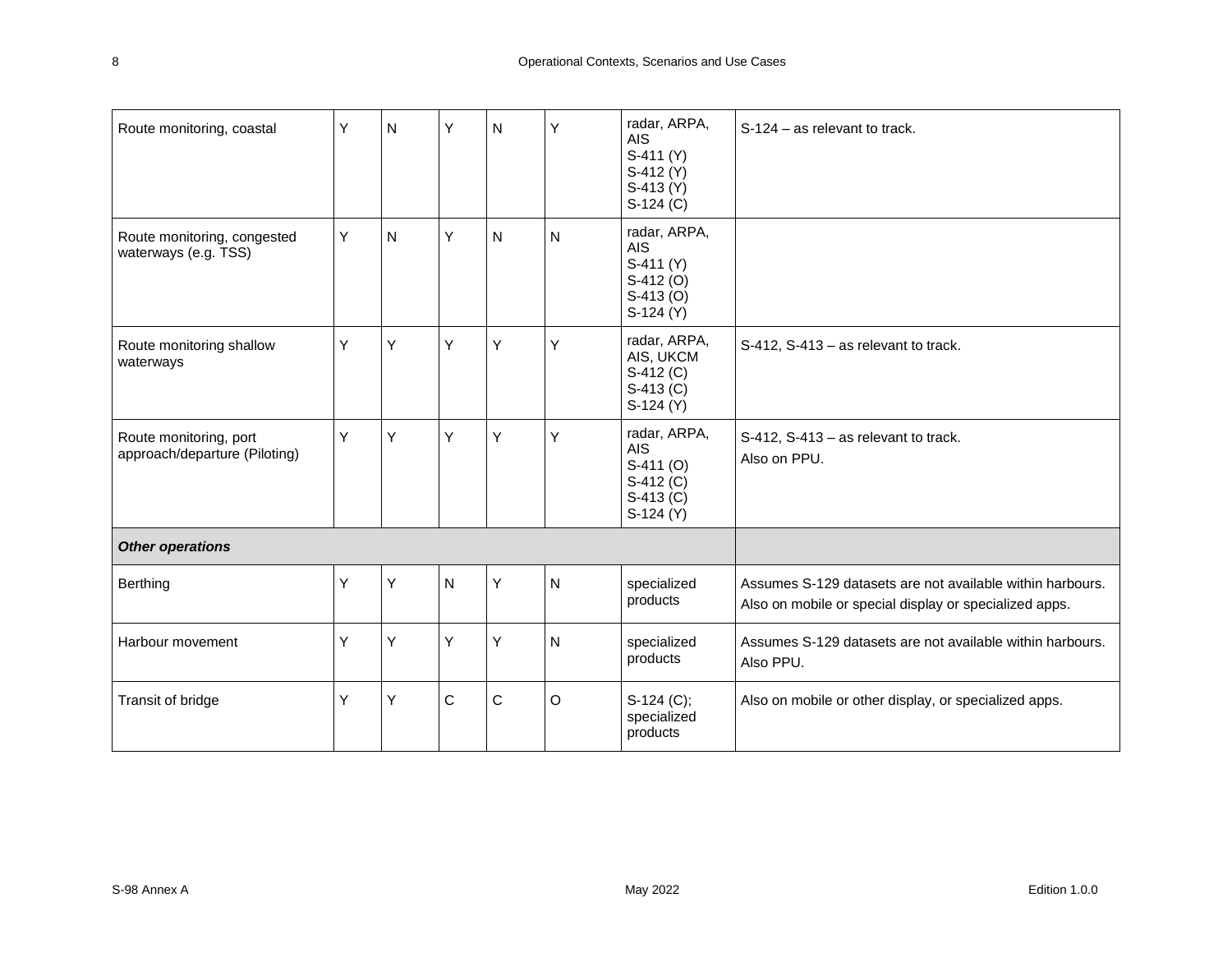# <span id="page-12-0"></span>**A-6 Operational Activities and Products**

This section summarizes shipboard activities and the data products likely to be needed for each.

At present this section addresses only activities in the route monitoring context.

# <span id="page-12-1"></span>**A-6.1 Route monitoring activities**

Table A-2 below summarizes the tasks related to route monitoring activity; the information needed by the OOW; and the related S-100 products.

| Activities of OOW for route monitoring                                                                                                                                                                                                                                     | <b>Information</b>                                                             | S-100 products                                            |
|----------------------------------------------------------------------------------------------------------------------------------------------------------------------------------------------------------------------------------------------------------------------------|--------------------------------------------------------------------------------|-----------------------------------------------------------|
| Follow the passage plan and monitor the progress of the Ship                                                                                                                                                                                                               | Route, GNSS, chart,<br>voyage plan                                             | $S-101$                                                   |
| Make a full appraisal of the risk of collision with other vessels                                                                                                                                                                                                          | GNSS, AIS, radar                                                               | (none)                                                    |
| Identify navigational hazards such as wrecks, floating objects,<br>ice and uncharted hazards                                                                                                                                                                               | Chart, navigational warning,<br>sea ice observations                           | $S-101$<br>$S-124$<br>$S-411$                             |
| Determine the risk of grounding or stranding (UKC)                                                                                                                                                                                                                         | Chart, high density<br>bathymetry, UKC, voyage<br>plan                         | $S-101$<br>S-102<br>$S-104$<br>S-129                      |
| Detect and respond as appropriate to any significant change<br>in the weather, visibility or sea state                                                                                                                                                                     | Weather forecasts                                                              | $S-412$                                                   |
| Identify navigational marks                                                                                                                                                                                                                                                | Chart, voyage plan                                                             | $S-101$                                                   |
| Position fixing of the ship by all appropriate means                                                                                                                                                                                                                       | Chart, radar                                                                   | $S-101$                                                   |
| Take action to avoid collision                                                                                                                                                                                                                                             | GNSS, chart, voyage plan                                                       | $S-101$                                                   |
| Amend the passage plan permanently (the passage planning<br>phase is repeated) - Causes: weather routeing<br>developments, change of destination, SAR response<br>deviation, COLREGs, variations of weather conditions, advice<br>received from VTS, NWs, detected hazards | Chart, SAR information,<br>weather forecast, nav.<br>warnings, VTS information | S-101<br>S-111, S-104,<br>S-124, S-411, S-412,<br>$S-413$ |
| GMDSS watch keeping (radio, emergency, MSI, routine and<br>general communications)                                                                                                                                                                                         | Chart, voyage plan                                                             | $S-101$                                                   |

**Table A-2 - Route monitoring activities and products**

# <span id="page-12-2"></span>**A-7 Use Cases**

# <span id="page-12-3"></span>**A-7.1 Bathymetry replaces soundings**

Goal: Given an overlay certified as a suitable replacement, replace the corresponding ENC features with features from the overlay.

Actors: OOW; ECDIS.

Description: S-102 (Bathymetric surface) gridded data is displayed over an ENC. The S-102 data is certified as an allowable replacement for appropriate ENC features. Depth areas, dredged areas and soundings with multi-point geometry are replaced with bathymetric surface features. Depth contours are re-computed based on S-102. Alerts trigger when the safety contour is crossed. Contours are computed on gridded data using an algorithm to be determined by the S-102 Project Team.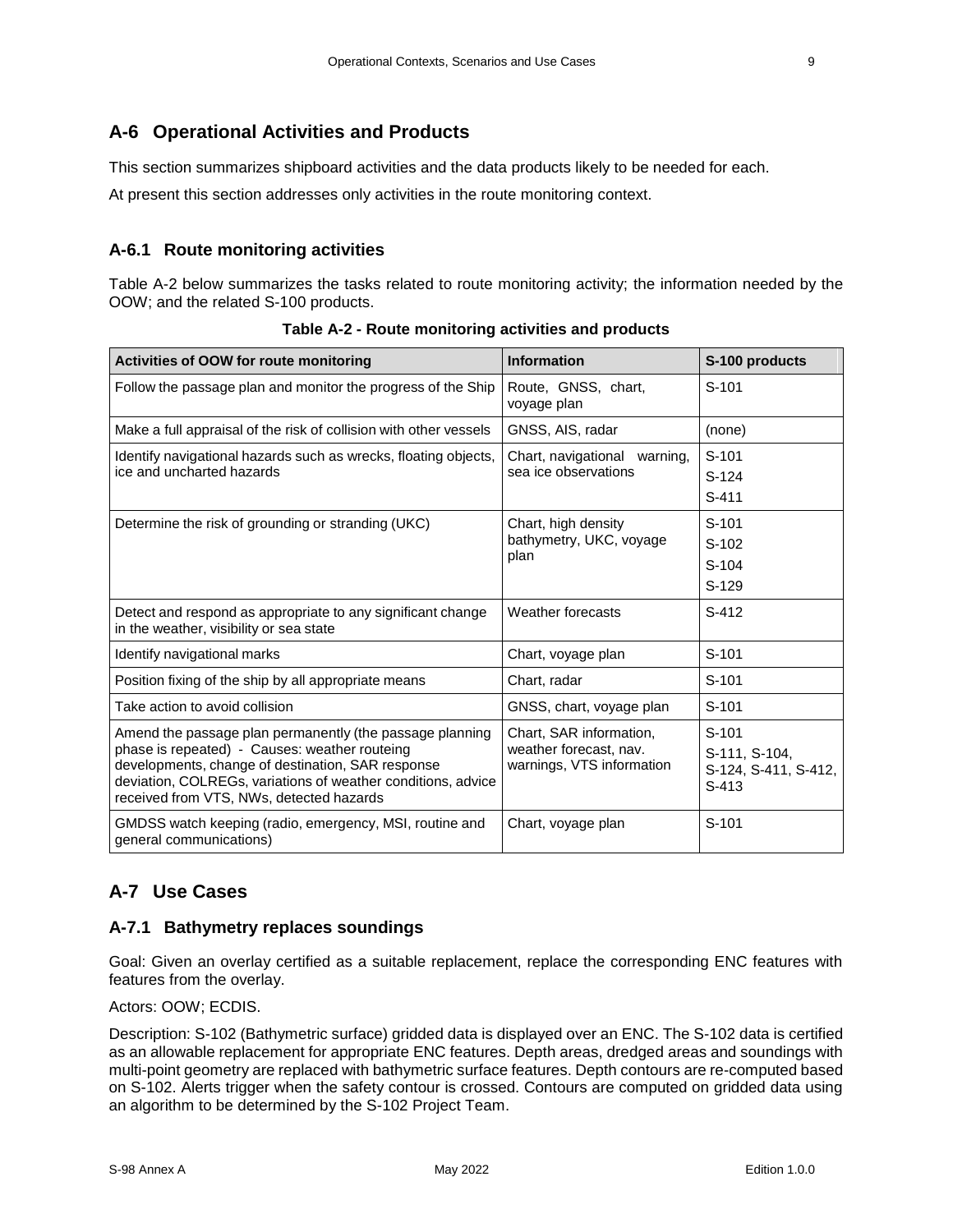# <span id="page-13-0"></span>**A-7.2 Suppression of parts of underlying ENC data**

Goal: ENC data is hidden when data intended to suppress ENC data is loaded.

Actors: OOW; ECDIS.

S-111, S-411 and S-412 will have similar operations where parts of the underlying ENC data may be suppressed while the product is on the screen.

S-111 is coverage data while S-411 and S-412 are vector data so this has 2 variant sub-cases (described below). The actors are as mentioned above for both.

#### <span id="page-13-1"></span>**A-7.2.1 Sub-case: Suppression of ENC information with coverage data - S-101 and S-111**

Description: S-111 (Surface Currents) coverage features suppress any S-101 current features (**Current – Non-Gravitational**, **Tidal Stream – Flood/Ebb**). S-101 **Water Turbulence** features are retained since they are not covered by S-111.

### <span id="page-13-2"></span>**A-7.2.2 Sub-case: Suppression of ENC data with vector data - S-101 and S-411 and S-412**

Description: Ice area features from S-411 (Sea Ice) suppress any overlapping S-101 **Ice Area** features. S-412 (Weather and Wave Hazards) has **Ice Edge** and **Limit of Known Ice** features – they can suppress S-411 ice features via rule-based interoperability operations depending on factors such as which data is more recent.

# <span id="page-13-3"></span>**A-7.3 Bridge with air gap and wind information**

Goal: The navigator can filter out information by user-defined areas, time, and thematic attributes.

Actors: OOW (or barge skipper, or river pilot); ECDIS.

Description: Bridge with wind and air gap broadcasting, navigator reviews data two hours before crossing and makes the go/no-go decision. In the "go" scenario, the navigator might have the air gap data until the bridge is 5 minutes away and remove the information but keep the wind information visible for the whole bridge crossing. This scenario implies the ability to show partial information in a very specific area for any length the navigator deems necessary.

If, hypothetically, S-412 has both wind and water level information in the same feature type. So "partial information" would mean writing an Interoperability Catalogue rule for filtering down to the attribute level, by space, and time.

# <span id="page-13-4"></span>**A-7.4 Passage / route planning**

Goal: The system can be configured to display different types of information needed to plan the route for a voyage.

Actors: Passage planner (OOW, navigation officer, mate, planner in shipping company office); ECDIS.

Description: ENC, UKCM, navigational warnings, and bathymetric surface data are used in a back-of-bridge scenario to plan the route for a voyage. The planner may turn on or off different viewing groups or sets of features from different data products so as to provide information about particular aspects of the planning problem without adding clutter by including irrelevant feature types or attributes.

# <span id="page-13-5"></span>**A-7.5 Route monitoring**

Goal: The system can be configured to display different types of information needed to monitor the vessel's route.

Actors: OOW; ECDIS.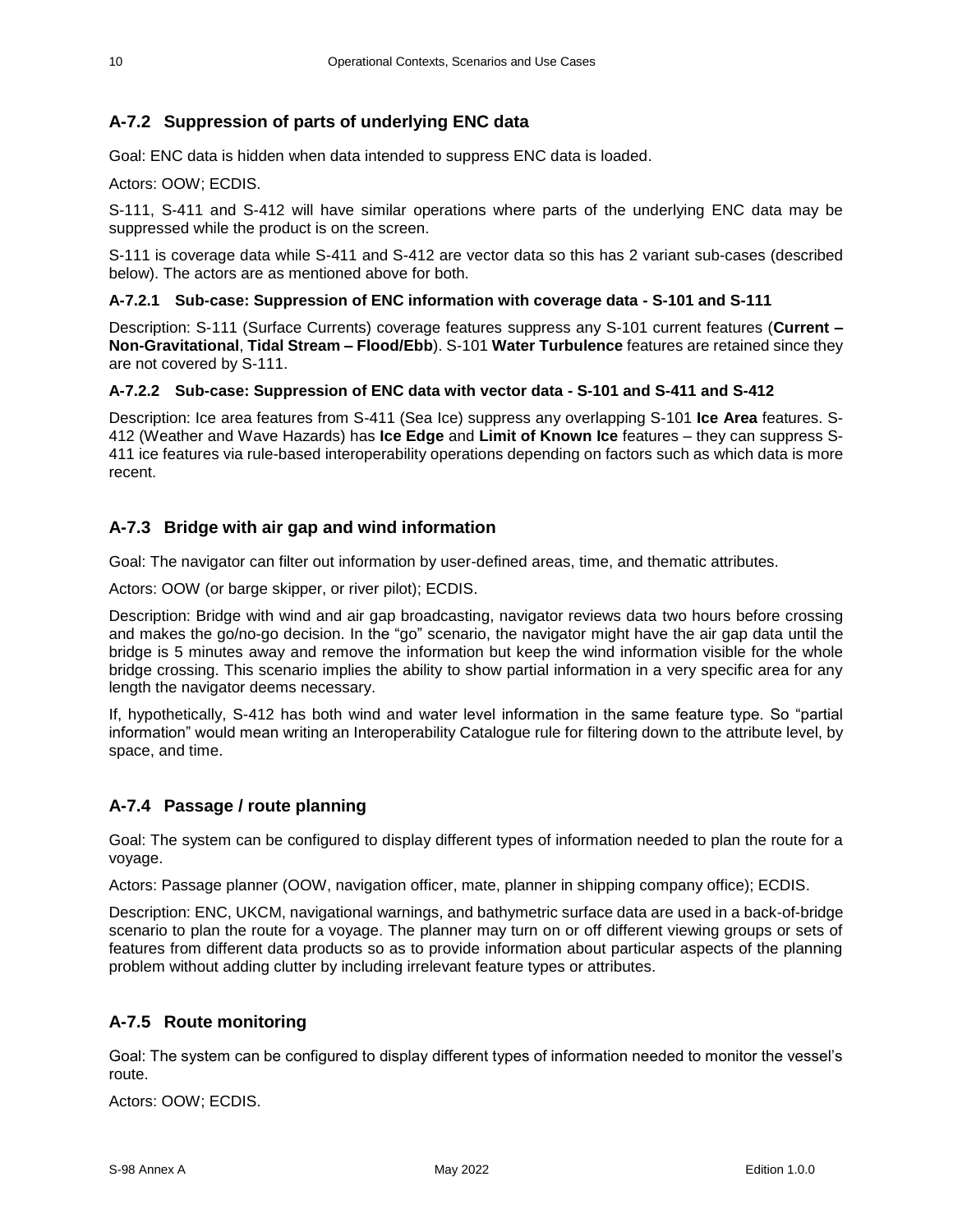Description: This is the classic "ECDIS" situation. During route monitoring in different circumstances, what are the combinations of information the bridge officers want to see on the ECDIS? All the datasets? Subsets of feature types from some datasets? Sub-cases are defined in the subsections below. (Actors for the subcases are mentioned where they may be different from the base case.)

### <span id="page-14-0"></span>**A-7.5.1 Sub-case: Ocean passage**

Products needed on the display are S-101, S-111 (if available for ocean currents), S-124 for NAVAREA warnings, S-411 (if available, for icebergs); S-412 and S-413 for weather and waves.

### <span id="page-14-1"></span>**A-7.5.2 Sub-case: Coastal route monitoring**

Products needed on the display are S-101, S-102 (depths and safety contour – the latter computed from data), S-111 (currents), S-124 (warnings about navaids, hazardous conditions, etc – coastal warnings), S-411 (ice), S-412 and S-413 (weather and wave hazards and conditions).

### <span id="page-14-2"></span>**A-7.5.3 Sub-case: Navigation in harbour approaches**

Products needed are S-101, S-102 (depths and safety contour), S-111 (currents), S-124 (local warnings), S-411 (ice), S-412 and S-413 (weather and wave hazards and conditions).

# <span id="page-14-3"></span>**A-7.6 Entering or departing harbour**

Actors: OOW; pilot; tug operator; ECDIS; PPU.

Products needed are S-101 for harbour and berth information, S-104 for water levels, S-102 for bathymetry, S-129 for under keel clearance – all only if sufficiently large scale data (or scale-independent data) is available and only in a relatively small area.

# <span id="page-14-4"></span>**A-7.7 Operations within harbours**

Actors: OOW; harbour pilot; tug operator; harbourmaster's office; ECDIS

Products needed are S-101, S-102, S-111, S-104, S-124, other data products specific to the harbour, such as a terminal map. Will probably have additional information too, specific to the berth and other inputs; for example, sensors for distance measurements. In fact, berthing might not use an ECDIS at all (see clause 7.10).

#### <span id="page-14-5"></span>**A-7.8 Operations in narrow channels**

Actors: OOW; pilot or river pilot; ECDIS.

Products needed are S-101, S-102, S-104, other data products specific to the channel.

# <span id="page-14-6"></span>**A-7.9 Operations in congested waters**

Actors: OOW; deep sea pilot; VTS controller; ECDIS; VTS display.

Products needed on the display are S-101, S-102, S-104, other data products specific to the waterway if any.

# <span id="page-14-7"></span>**A-7.10 Berthing**

Actors: OOW; pilot; terminal operator; tug operator; ECDIS; PPU; or custom application.